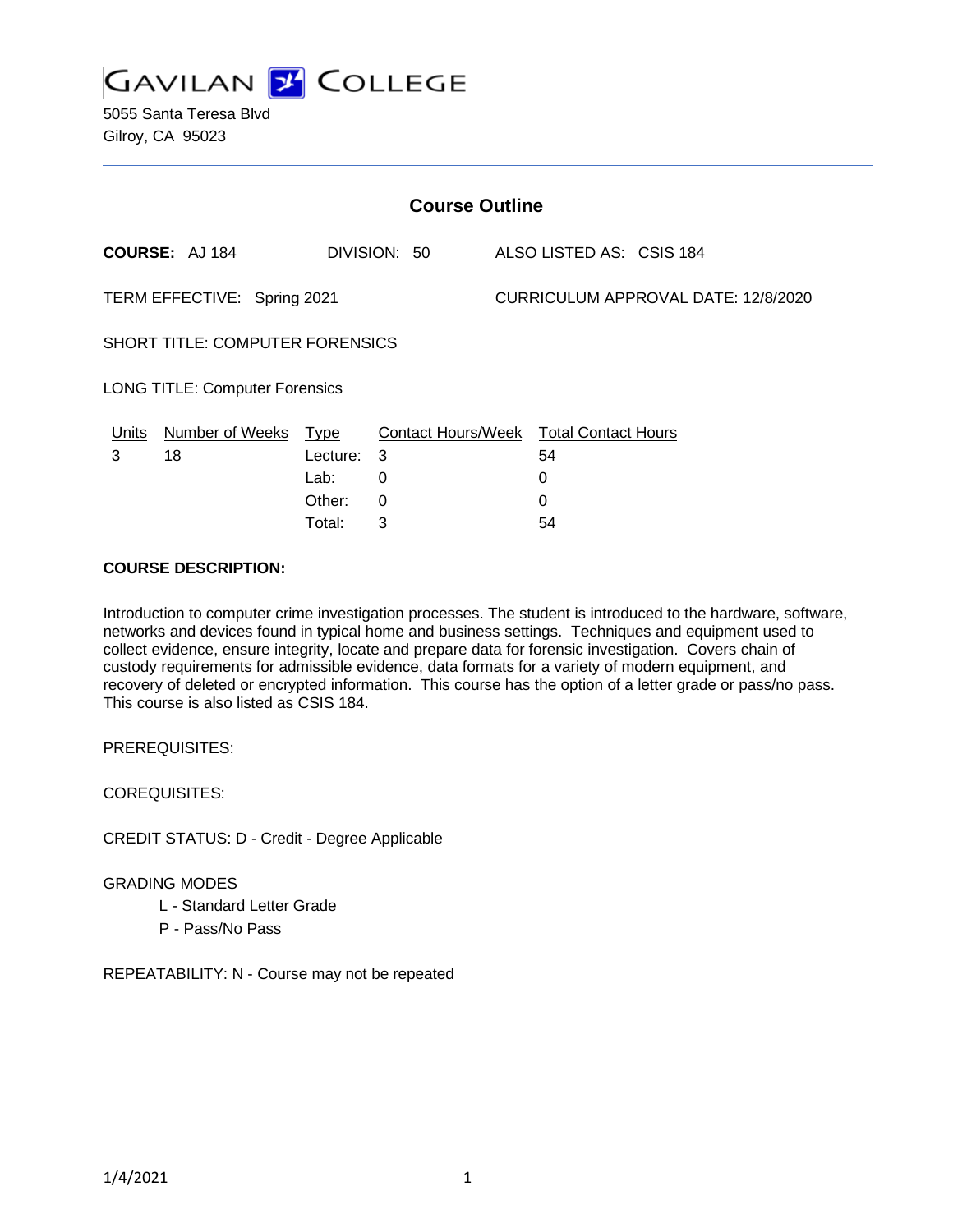SCHEDULE TYPES:

- 02 Lecture and/or discussion
- 03 Lecture/Laboratory
- 04 Laboratory/Studio/Activity
- 05 Hybrid
- 72 Dist. Ed Internet Delayed
- 73 Dist. Ed Internet Delayed LAB

# **STUDENT LEARNING OUTCOMES:**

By the end of this course, a student should:

1. Identify, remove, and replace all major components of a typical personal computer.

2. Describe the special requirements of chain of custody for digital evidence.

3. Describe the most common network topologies and protocols and identify key hardware components for these topologies.

4. Inventory files on disk, perform searches for specific files, and locate temporary files such as caches on Mac, Windows, UNIX.

# **CONTENT, STUDENT PERFORMANCE OBJECTIVES, OUT-OF-CLASS ASSIGNMENTS**

Curriculum Approval Date: 12/8/2020

9 Hours

CONTENT: Basic components of computer hardware, troubleshooting, tour of 3 main operating systems. Disassemble / reassemble hardware, boot computer. Mount hard disk in separate computer. Boot into forensics toolkit.

STUDENT PERFORMANCE OBJECTIVES (SPO): Identify components, operating system, file system. Utilize boot into forensics toolkit.

9 Hours

CONTENT: Basic operation of computer networks, routers, switches. Physical identification of standard and diagnostic equipment. Logical identification of equipment on the network. Typical structure of server room. Diagnostic of running network, wired and wireless. Use networking toolkit to map machines, services running, and actual physical location of data available on network.

SPO: Find data on the network through typical services: file-sharing, web, ftp, email. Trace to physical location.

9 Hours

CONTENT: Mobility, mobile equipment and operating systems. Phone capabilities and strategies. SIM cards. Structure of telecom networks and their relation to IP networking. Social media, strategies for capturing dynamic web sites. Hands on practice with mobile operating systems. Application of screen captures, screen recording.

SPO: Recognize and operate variety of mobile OSs. Recognize and record activity on non-static, dynamic, or social media website.

9 Hours

CONTENT: Forensics toolkit. Linux Operating System. Basic utilities: disk mapping, photo thumbnails, log file analysis. Mount target disk as read-only. Plan and perform investigation and analysis of disk contents.

SPO: Utilize boot forensics software and mount target disk for investigation. Utilize basic file system tools for examining contents of target drive.

9 Hours

CONTENT: Forensics toolkit - UNIX utilities. DD, GREP, STRINGS, TRACEROUTE, WAVEMON, IPTRAF, NMAP, WIRESHARK Hands-on practice with utilities in realistic setting.

SPO: Identify proper UNIX utility for a given situation. Use each utility.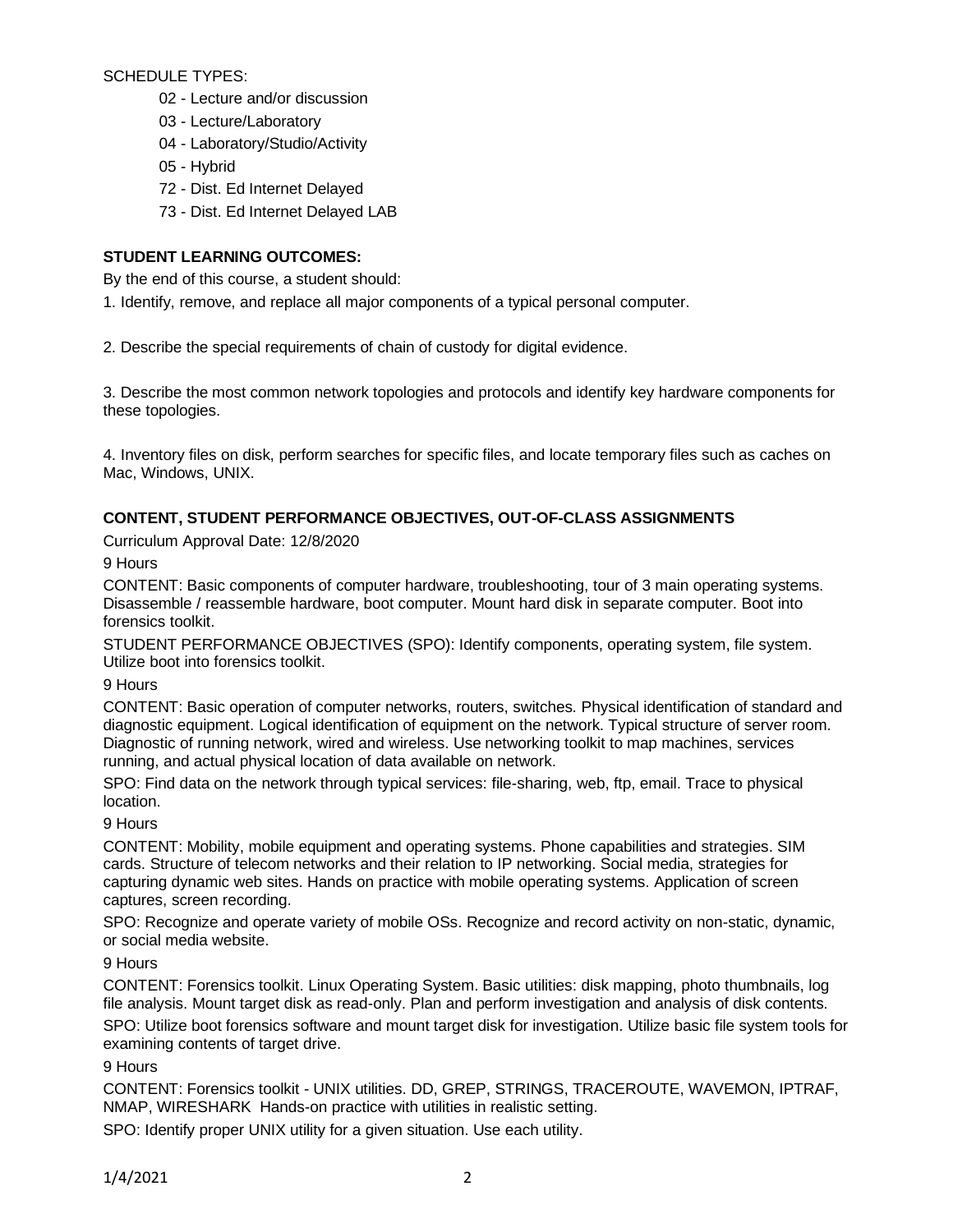# 7 Hours

CONTENT: Requirements for evidence and testimony. Establishing and recording chain of custody. Report writing. Start-to-finish simulation of investigation, beginning with target disk, investigation, and report writing. SPO: Assess hardware and software situation, determine the appropriate tools, plan and execute an investigation.

2 Hours FINAL EXAM

# **METHODS OF INSTRUCTION:**

Lecture, Computer Demonstration, Online Documents and Tutorials, Web Research

## **OUT OF CLASS ASSIGNMENTS:**

Required Outside Hours: 40

Assignment Description:

Read textbook and study for quizzes/exams.

Required Outside Hours: 28

Assignment Description:

Complete workbook exercises.

Required Outside Hours: 40

Assignment Description:

Homework Assignments such as: (1) Research and identify: component appearances, manufactures, connectors/cables, vendors. (2) Research: linking logical resources (IP addresses) with physical hardware. Layout of the internet. VPNs. Typical

and atypical operation of standard network services (web, ftp, email, chat, video). (3) Search for and record on 3 different mobile OSs of friends and family: phone book, recent received calls, recent placed calls, recent sent text messages, recently used mobile app. (4) Research: file systems--their function and usage. Disk operation. Attributes of various media: cd, flash drive, sd card, hard disk, floppy disk, RAM, ROM. (5) Research: other useful utilities, vendor offerings, history and future of forensics toolkit. (6) Research: important cases regarding digital evidence and procedure. Turning points. Unresolved issues.

# **METHODS OF EVALUATION:**

Writing assignments Percent of total grade: 35.00 % Percent range of total grade: 25% to 50% Reading Reports, Workbook Exercises, Term or Other Papers Problem-solving assignments Percent of total grade: 35.00 % Percent range of total grade: 25% to 50% Homework Reports, Workbook Exercises Skill demonstrations Percent of total grade: 15.00 % Percent range of total grade: 15% to 25% Demonstration, Performance Exams Objective examinations Percent of total grade: 15.00 %

Percent range of total grade: 15% to 25% Multiple Choice, True/False, Matching Items, Completion